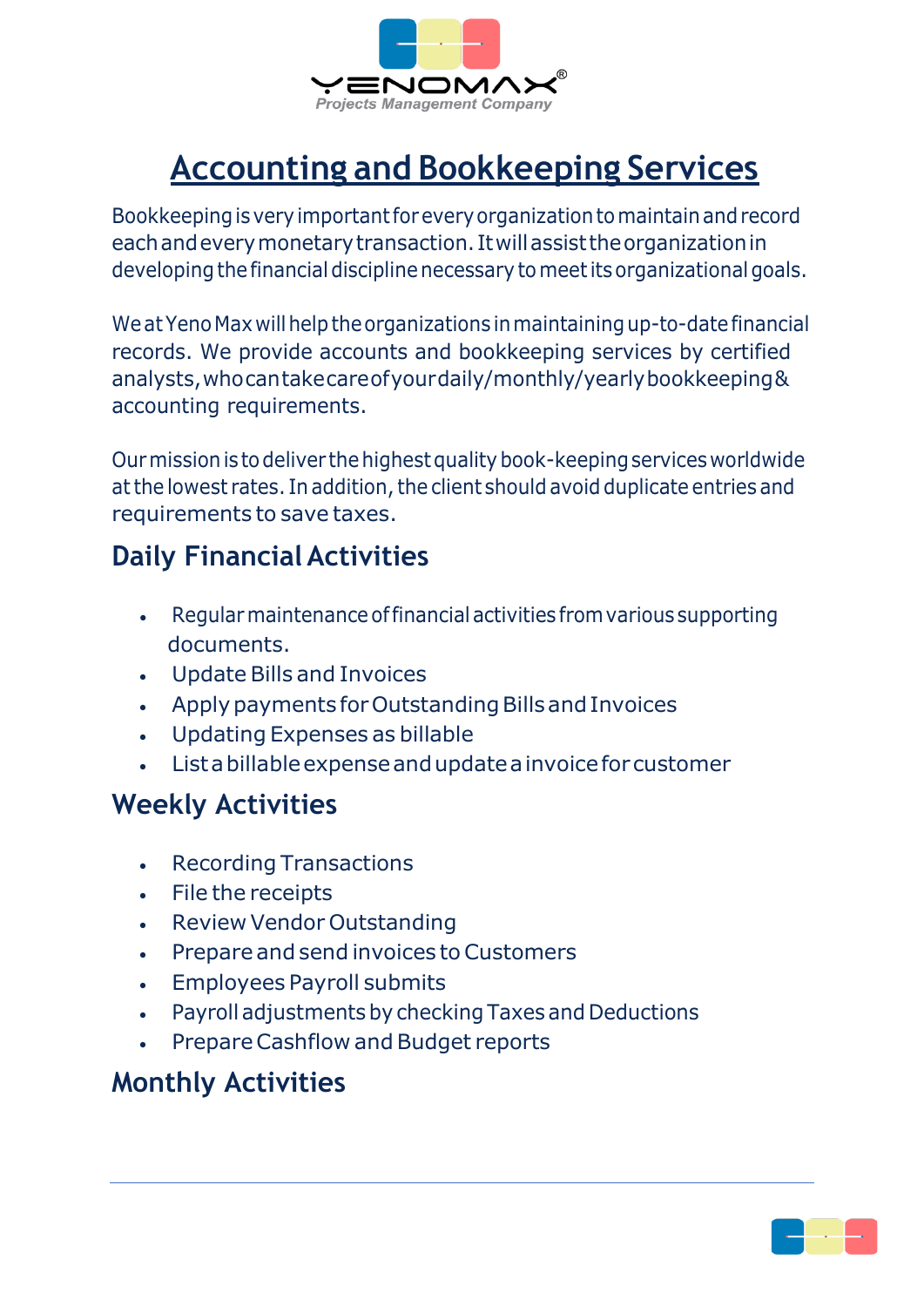

- ReviewAccountsPayableandAccountsReceivable(AgedDebtorsand Creditors)
- Vendor and Customer Reconciliation
- Match the balances Bank and Credit card, PayPal, Loan and Intercompany accounts by reconciliation
- Merchant account reconciliation (Infusion Soft, Authorized.net, Stripe, Square, ETSY, ebay and etc.,)
- EcommercetransactionsUpdating(Amazon,Shopify,Woocommerce and etc.,)
- ReviewActualProfitandLossvs.Budgetandvs.PriorYears
- Cashflow and Budget Preparation
- Inventory Management
- Post Month end Journals if necessary
- Plan your budget in advance

### **Quarterly Activities**

- Review Quarterly Payroll Reports
- Balance Payroll tax payables
- Review sales tax based on Bills and Invoices
- File the taxes by Instructions

### **Yearly Activities**

- Review Payables and Receivables aging reports
- Review your Inventory
- Review the Owner's Investments
- MatchtheBalancesallBankandCreditcardsattheendoftheyear
- Prepare 1099 by instructions
- Review the Profit and Loss statement
- Review the Balance Sheet statement

We provide the bookkeeping services through using various software's:

- Quick Books
- Xero Accoutning
- Zoho Books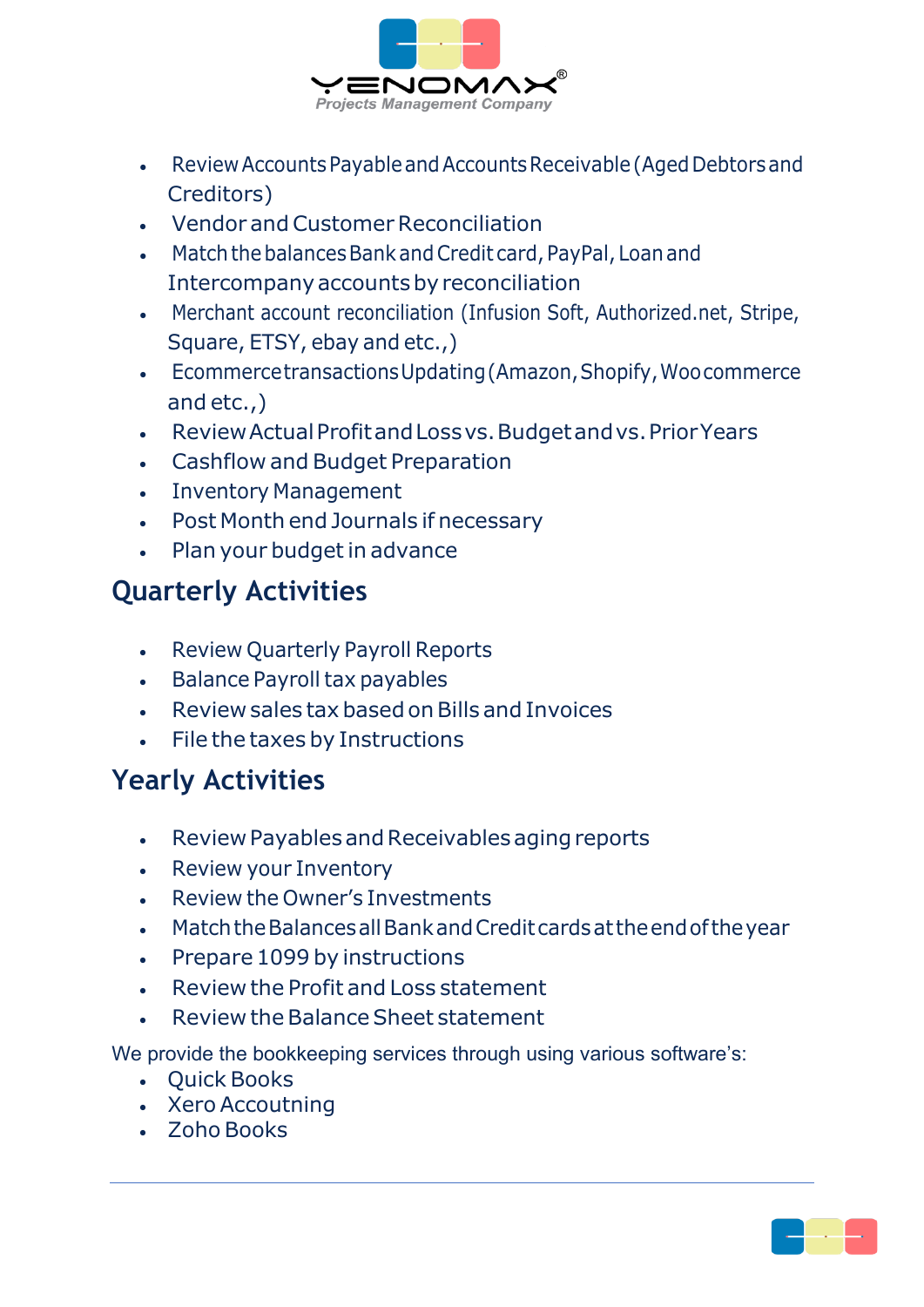

- Wave Accounting
- Real Page (Property Management)
- Propertyware
- Tally
- Quicken
- Bill.com
- Fresh Books
- QB Clips
- Advanced Excel and Etc..

• We provide merchant accounts and e-Commerce services:

- Infusion Soft (Keap)
- Authorized.net
- Stripe
- Square
- Amazon
- Shopify
- Best Buy
- eBay
- ETSY and Etc...

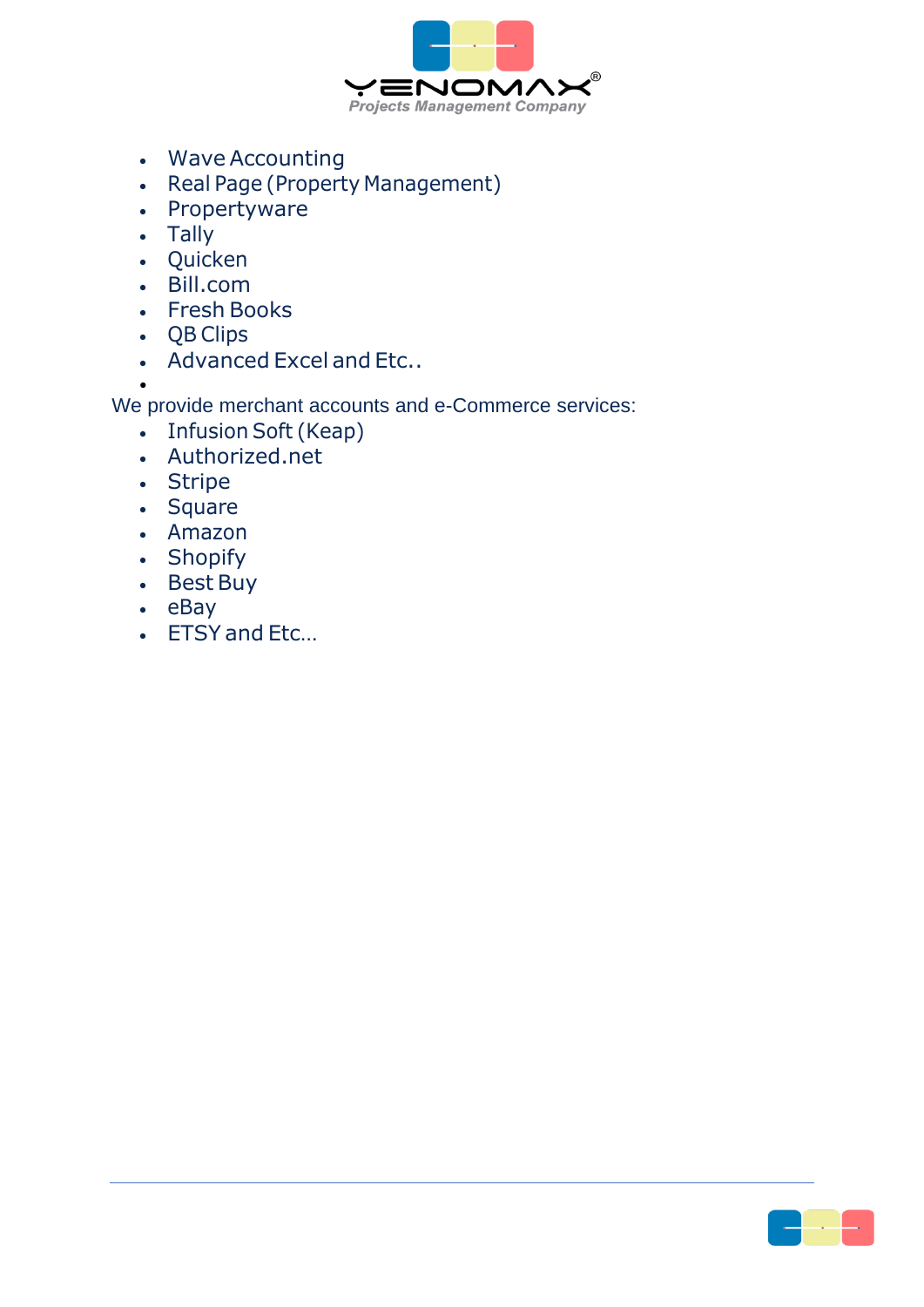

# **Quickbooks training**

We provide Quickbooks training to keep you learn accounting and bookkeeping services and we will provide virtual bookkeeping.

Few Basic Bookkeeping Points should not ignore while preparing financial statements.

- RecordingCash/Banktransactions,whichshouldmatchwithyourbank or cash balances
- Update invoices but make sure which should not be duplicate invoices
- Checkaging(AccountsReceivableandAccountsPayable) reportsand keepeye on vendor and customer outstanding balances.
- Avoid duplicate entries while posting financial day to day transactions
- ReconcileyourInventoryweeklyormonthlybasis,Yourbooksshould match with Physical goods
- Track your Payroll expenses weekly, Bi-Weekly and monthly and check Employeetaxexpenseswhetherit'smatchingsubmittedfilesand reconcile Tax liabilities.
- Reconcile Loan accounts and any other borrowings
- Reconcile Owners Investments and Equities
- Track Due to/from Owners

### **Quickbooks Features**

- Cloud Accounting
- Invoicing
- ConnectyourBank and credit cards withQuickBooks to download the transactions
- Customize your own Accounting Reports
- Cash flow Management
- Time Tracking
- Bill Payments through QuickBooks
- Update multi-currency transactions
- TracktheClasses,DepartmentsandmarkBillableExpenses
- EasycategorizationthroughBankfeeddownloadedtransactions

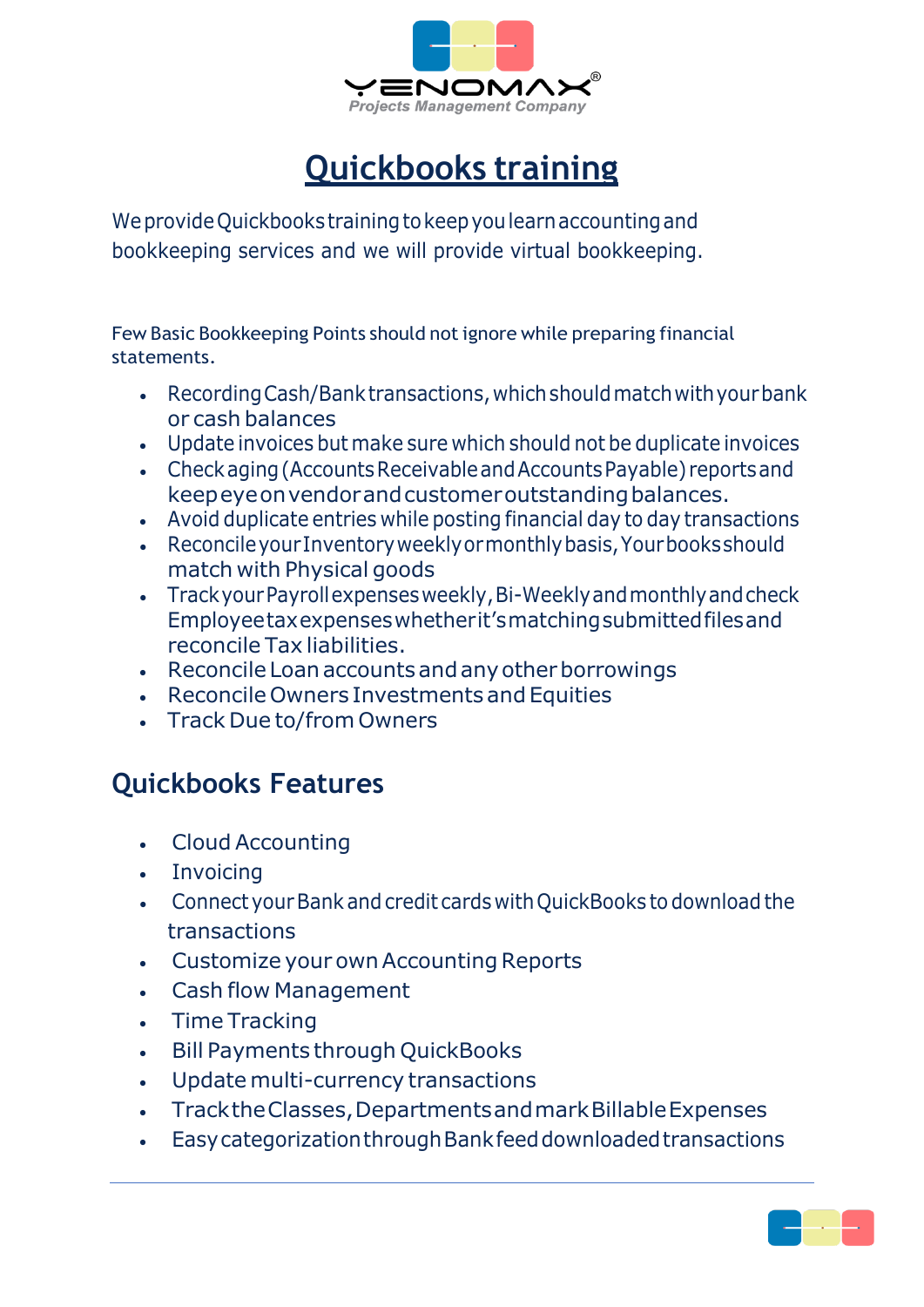

• UploadCSVfilesintobankregisterandupdatecategorization



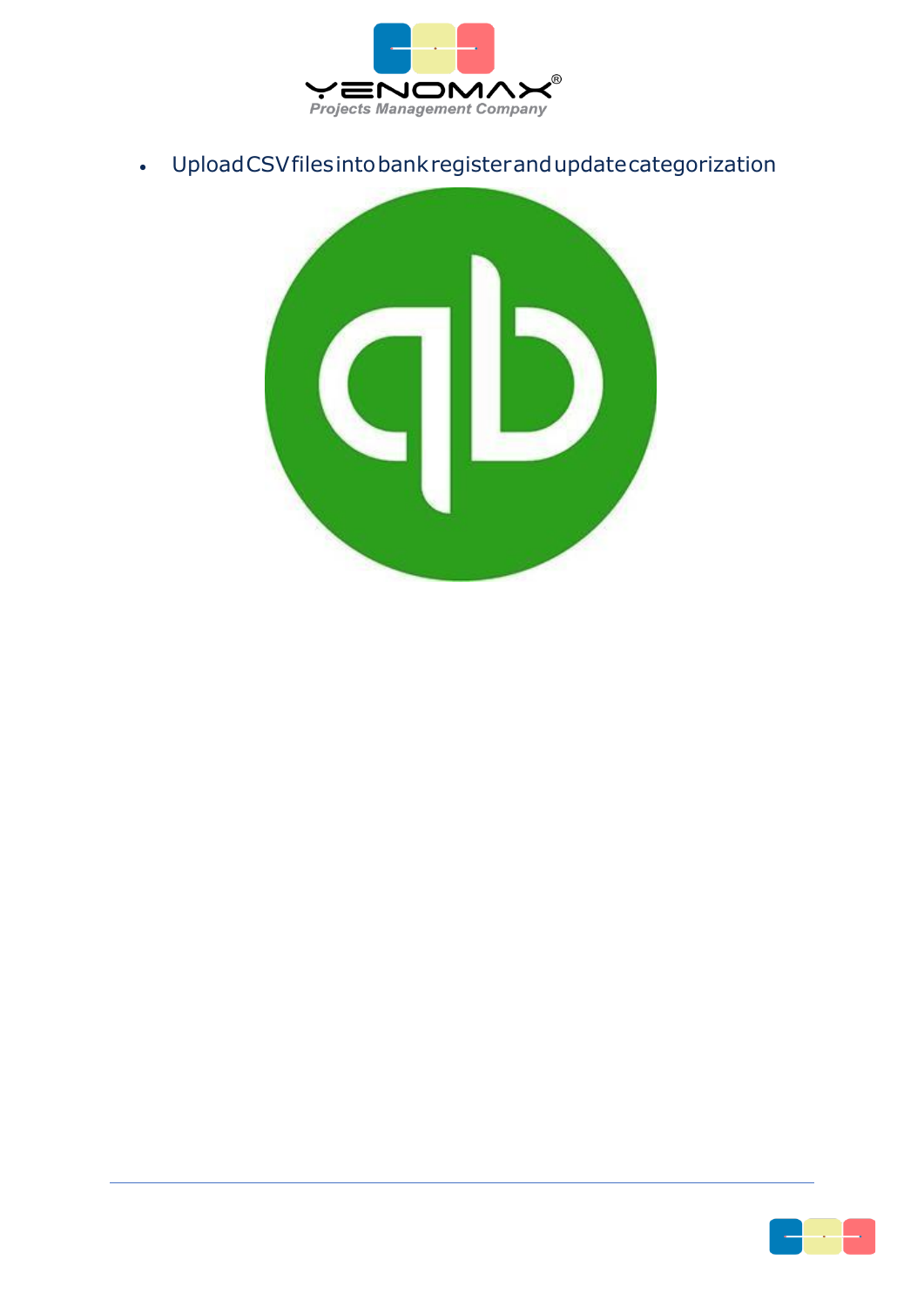

# **Vector Graphics design & Illustration**

There have been a lot of innovations in vector Graphics. This enables vector graphics to be scaled to any size without sacrificing picture quality as well as maintaining a small file size.

Vector and Graphics, this service converting the raster graphics to vectors by manual actions.Ourdesign teamtransforms raw image inputs into camera ready artwork for use by custom-decorating apparel manufacturers and the promotional products industry. Camera ready artwork is used for a variety of printingmethods,includingscreenprinting,engraving,laseretching.WeUse adobeillustratortocreateanytypeofdesigns.MainlywewillfocusonLogo Design.

Vector graphics provide high-quality, scalable images while retaining file size and bandwidth. The advantages of vector graphics make thevector the first choice for the printing of shapes, the personalization of logos and signs, and the creationof illustrations and infographics.

### **We include the following graphic designing services:**

- Vector design
- Redraws
- Namedrops
- image editing
- Typesetting & Document set.
- Photo Background Removal
- Banners
- Vehicle wraps
- Screen Printing
- T-Shirts
- Signage
- Business cards
- Logo design
- Architectural lettering
- Line art
- Screen printing colour separations.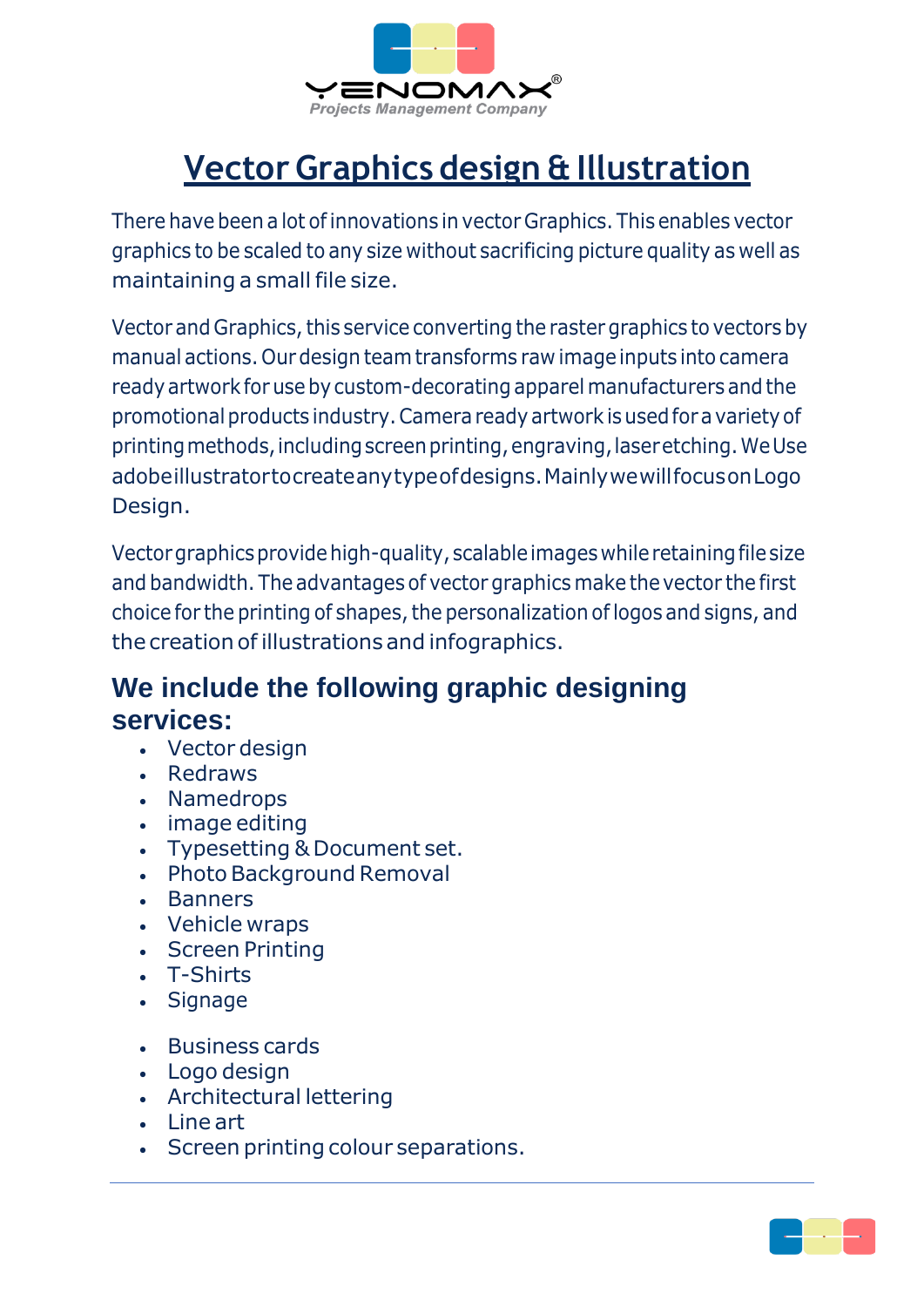

- Banner designs
- No more "jaggies"
- Bad quality pixilation's and logos.

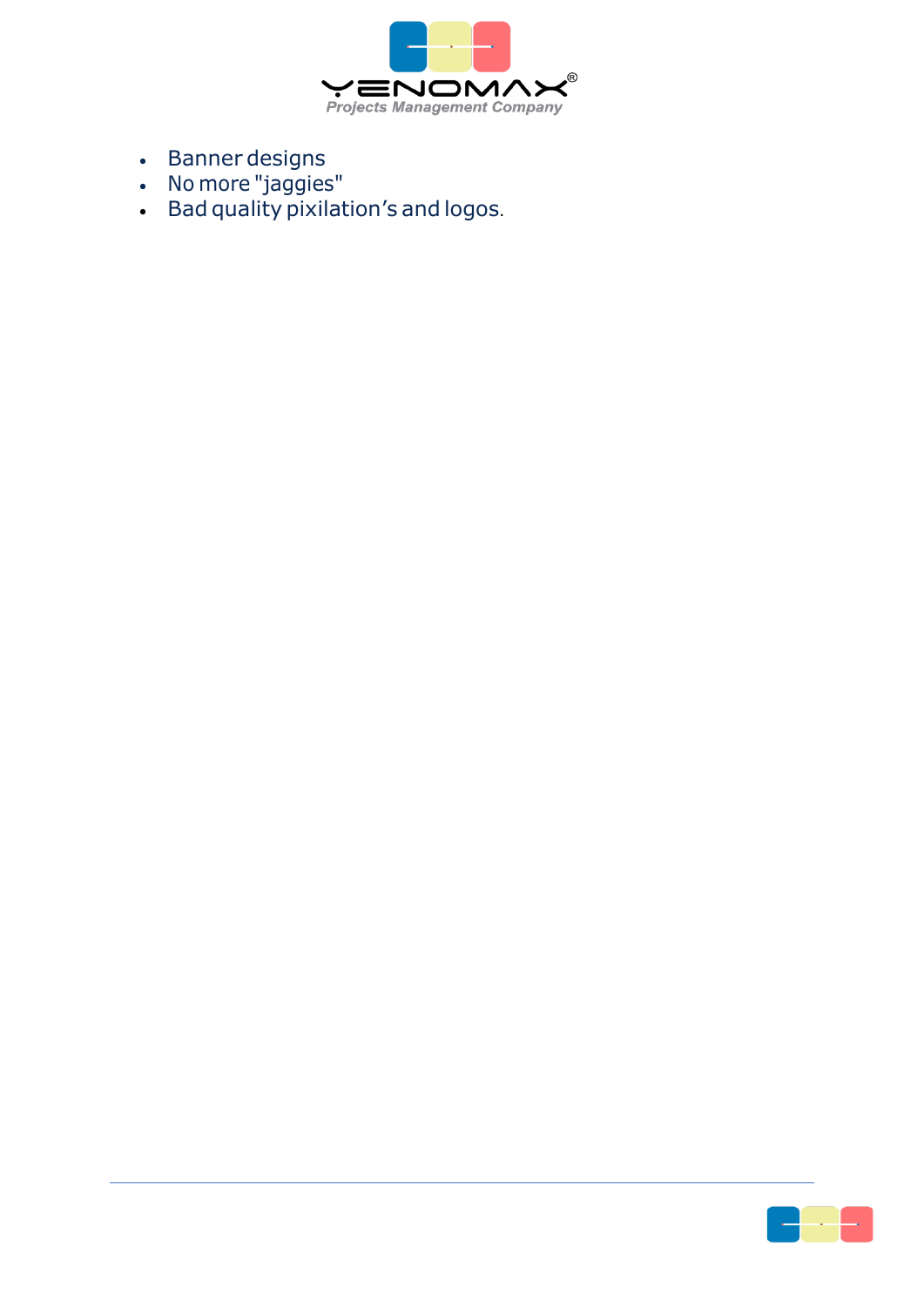

### **Lead Generation**

The cost of acquiring new customers has increased over the years thanks to an increase in competition. We assist you in identifying and acquiring new customersatalowercostbyempoweringyouwithactionablecustomer research and knowledge

Yeno max identifies your customers andgrabs full attention towards them, perform a range of activities to generate a consistent streamof high-quality leads in different ways..

### **Identification and segmentation**

We assist you in identifying B2B target customers and will segment each one of them to help you in better customer targeting.

- dentifying contact information of Accountants & Attorneys based out of New Jersey and New York
- Identifying contact information of HR Managers in top 100 Technology / Software development companies

### **Prospect Databases Building**

Provide us your requirements, accordingly we will build a prospect database

- Identifying and building adatabase of construction companiesbased out of Europe, with annual revenue of > \$500 Million, along with contact information of VP Construction, VP Operations
- Identifyingand building a listof FMCG product distributors in MENA region along with contact information of CEO/Managing Director/General Manager

### **Prospect Profiling**